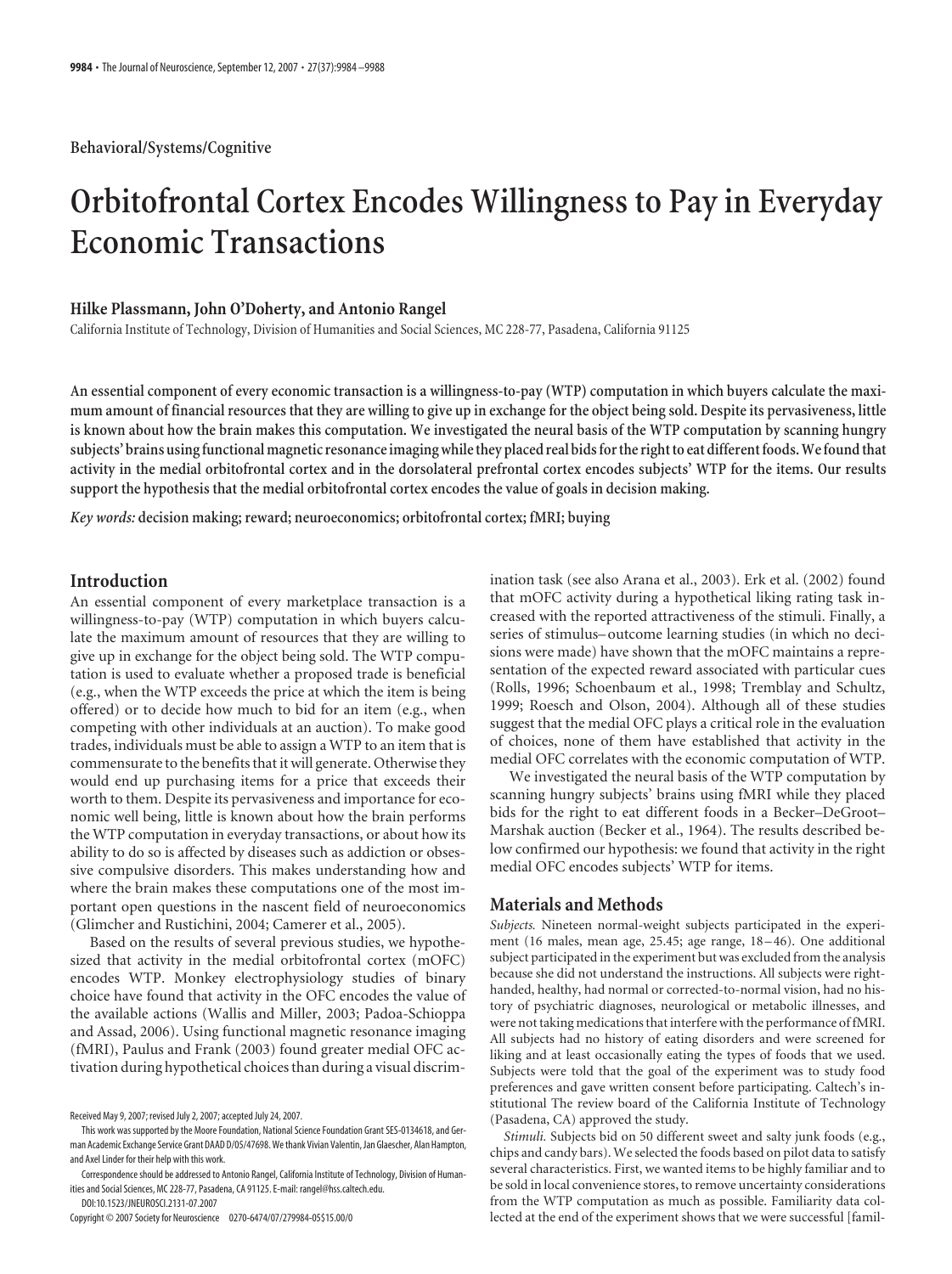

**Figure 1.** Experimental design. *A*, Timeline of the experiment. *B*, Time course for free bid and forced bid trials. Free and forced bid trials were identical except that in forced bid trials visual presentation of the food items was paired with the forced bid amount. In addition, the forced bid amount was repeated during the bidding cue. Food items, trial type, and forced bid amounts were fully randomized within subjects.

iarity scores: mean, 3.97; SD, 1.34; scale, 1 (not familiar) to 5 (very familiar)]. Second, we wanted items to be positive for the subjects (in the sense that their WTP for them is greater or equal than zero). The foods were presented to the subjects using high-resolution color pictures (72 dpi). The stimulus presentation and response recording was controlled by E-prime (Psychology Software Tools, Pittsburgh, PA). The visual stimuli were presented using video goggles.

*Task.* Figure 1 describes the time structure of the experiment. Subjects were instructed not to eat for 4 h before the experiment, which increased the value that they placed on the foods. They were also instructed that they would have to remain in the lab for 30 min at the conclusion of the experiment, and that the only thing that they will be able to eat is whatever food they purchased from us during the task. In addition to a \$35 participation fee, each subject received three \$1 bills in "spending money" to purchase food from us. Whatever money they did not spend was theirs to keep.

Subjects placed bids for the right to eat a snack at the end of the experiment in 100 different bidding trials. In each trial they were allowed to bid \$0, \$1, \$2, or \$3 for each food item. At the end of the experiment, one of those trials was randomly selected, by drawing a ball from an urn, and only the outcome of that trial was implemented. As a result, subjects did not have to worry about spreading their \$3 dollar budget over the different items and they could treat each trial as if it were the only decision that counted. Objects were sold using a Becker–DeGroot–Marschak auction. The rules of the auction are as follows. Let *b* denote the bid made by the subject for a particular item. After the bid is made a random number *n* is drawn from a known distribution (in our case, \$0, \$1, \$2, and \$3 were chosen with equal probability). If  $b \ge n$ , the subject got the item and paid a price equal to *n*. In contrast, if  $b \le n$ , the subject did not get the object but also did not have to pay anything.

We used this auction institution as our model of market transactions in the laboratory because it has three very useful properties. First, it is characterized by a simple set of rules. Second, the optimal strategy for a buyer is to bid exactly her WTP for the item being sold (Becker et al., 1964). The intuition for why this is the case is as follows. There is no incentive to bid less than the WTP because the price paid is determined by the random number *n* and, thus, the bids do not affect the price paid.

There is also no incentive to increase the bid above the WTP because this may lead to a situation in which the subject gets the item but ends up paying a price larger than his WTP (e.g., consider the case WTP =  $$1, b = $3, \text{ and } n =$ \$2). The fact that bidding the WTP is the optimal strategy was explained and emphasized extensively during the instruction and training period. We performed an extensive amount of pilot work to find a set of instructions that led to 100% reported compliance with the best strategy. The instructions, included in supplemental material (available at www.jneurosci.org), emphasized that the subject's best strategy is to look at the item, ask themselves how much is worth, and simply bid that amount. Third, because individuals always bid their exact WTP, we got a measure of the WTP computed by the brain for every bidder and item at the time of decision making, which we could then compare with the blood oxygenation level-dependent (BOLD) measure of neural activity.

To keep the task simple, subjects were only allowed to bid discrete amounts for the items (\$0, \$1, \$2, or \$3). A consequence of this is that the bids are only approximations of the true WTP computed by subjects. For example, when the true WTP is \$2.3, our measure is \$2. Similarly, subjects with a WTP larger than \$3 enter a bid of \$3. However, the bids are a monotonic function of the true WTP and highly correlated with it.

We used two different kinds of trials: free-bid trials and forced-bid trials. Each of the 50 items was shown twice, once in a bid trial and once in a forced trial. These trials were fully randomized within and across subjects. Both types of trials had an equal probability of being selected to be the trial that counted. The timing for each type of trial is shown in Figure 1*B*. The only difference between the two types of trials is that whereas subjects were free to select the amount of their bid in the free trials, they were told how much to bid in the forced trials. The forced bids were drawn uniformly and independently from \$0, \$1, \$2, or \$3 on each trial. The set of rules described above applied to both trials. Note that subjects needed to make a willingness-to-pay computation in free trials to decide how much to bid, but they did not need to do so in forced trials.

After receiving the instructions, subjects were trained on using the response boxes with their right hand and on the bidding procedure. To avoid activation artifacts caused by the assignment of buttons to bid amounts, the assignment was counterbalanced across subjects.

The existence of two types of bidding trials is a novel and essential component of the experimental design. A difficulty in searching for the neural basis of theWTP computation is that, when the brain is exposed to a picture of a food item, it might calculate other variables that are correlated with WTP. For example, the brain may simulate the anticipated taste of the food, or it may asses its caloric content. If this issue is not properly addressed, one could erroneously attribute WTP computations to areas that are calculating different albeit correlated variables. The presence of free and forced trials provides a solution to the problem. The only difference between both types of trials is that the subject needs to perform a WTP computation in the free trials, because she needs to decide how much to bid, but not in the forced trials, because she is told what her bid should be. Every other computation, such as the anticipated taste of the food, should be performed equally in both types of trials. As a result, we can conclude that a brain area encodes the WTP computation whenever its activity increases with the WTP in the free trials, but not in the forced trials.

*fMRI data acquisition.* The functional imaging was conducted using a Siemens (Erlangen, Germany) 3.0 Tesla Trio MRI scanner to acquire gradient echo T2\*-weighted echoplanar (EPI) images with BOLD con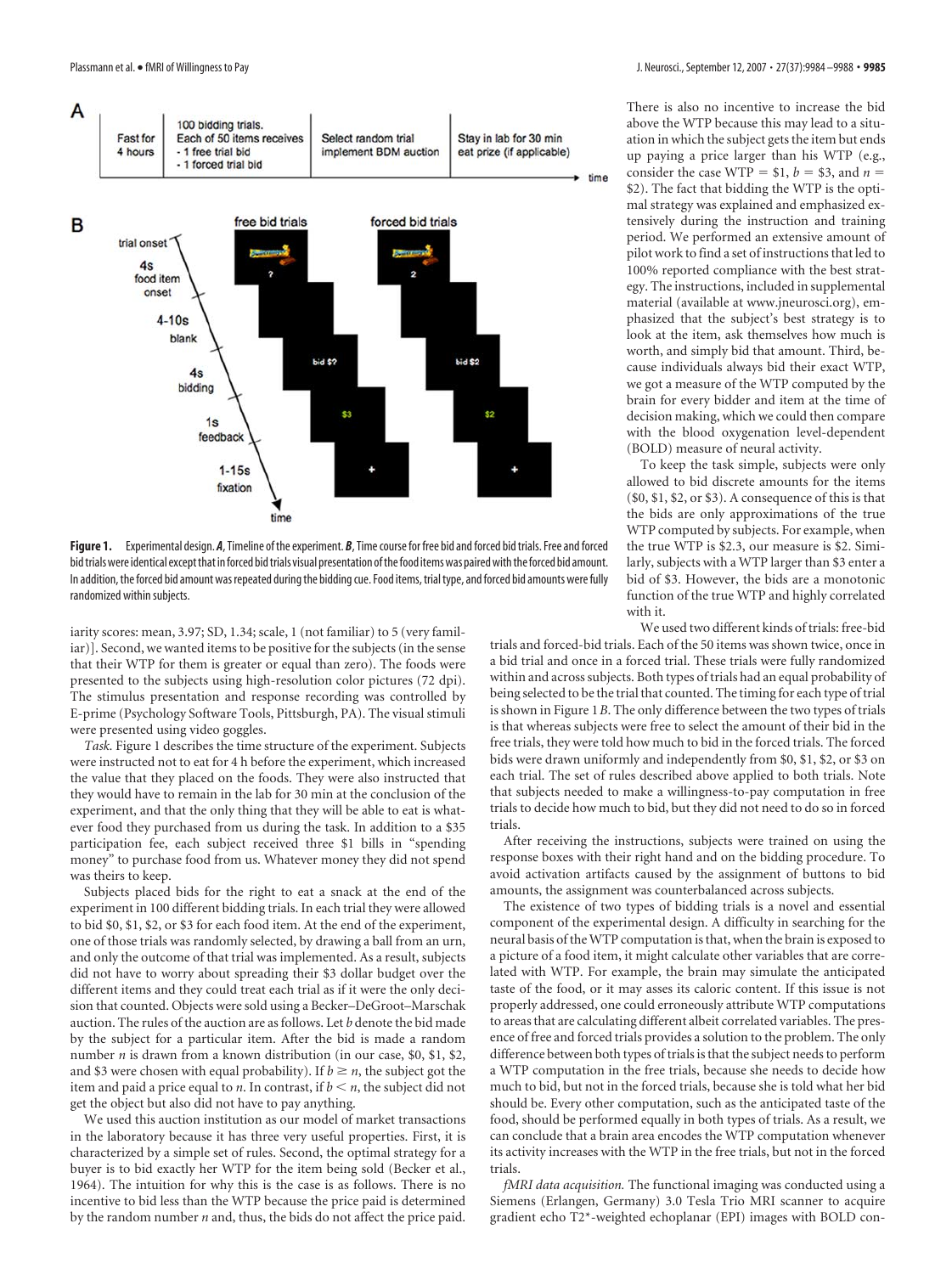trast. To optimize functional sensitivity in the OFC, we used a tilted acquisition in an oblique orientation of 30° to the anterior commissure– posterior commissure line (Deichmann et al., 2003). In addition, we used an eight-channel phased array coil which yields a 40% signal increase in signal in the medial OFC over a standard head coil. Each volume comprised 32 axial slices. A total of 1100 volumes (two sessions,  $\sim$  18 min each) were collected during the experiment in an interleaved-ascending manner. The imaging parameters were as follows: echo time, 30 ms; field of view, 192 mm; in-plane resolution and slice thickness, 3 mm; repetition time, 2 s. Whole-brain high-resolution T1-weighted structural scans  $(1 \times 1 \times 1$  mm) were acquired from the 19 subjects and coregistered with their mean EPI images and averaged together to permit anatomical localization of the functional activations at the group level. Image analysis was performed using SPM5 (Wellcome Department of Imaging Neuroscience, Institute of Neurology, London, UK). Temporal normalization was applied to the scans with a time of acquisition of 1.9375 referenced to the last volume. To correct for subject motion, the images were realigned to the last volume, spatially normalized to a standard T2\* template with a resampled voxel size of 3 mm, and spatially smoothed using a Gaussian kernel with a full width at half maximum of 8 mm. Intensity normalization and high-pass temporal filtering (using a filter width of 128 s) were also applied to the data.

*fMRI data analysis.* The data analysis proceeded in three steps. First, we estimated a general linear model with AR(1) and the following regressors that capture the main events in our experiment: free bid and picture presentation (R1), free bid and response (R2), forced bid and picture presentation (R3), forced bid and response (R4), missed bid trial and picture presentation (R5), and missed bid trial and response (R6). The regressors that capture the presentation of the food pictures were modeled using 4 s box-car functions. The regressors for the bid responses were modeled using stick functions.

To take advantage of the parametric nature of our design, the general linear model also included the following parametric modulators: free bid and picture presentation modulated by bid (M1), free bid and picture presentation modulated by surplus $_+$  (M2), free bid and response modulated by bid (M3), free bid and response modulated by surplus $_+$  (M4), forced bid and picture presentation modulated by bid (M5), forced bid and item presentation modulated by surplus  $_+$  (M6), forced bid and item presentation modulated by surplus $($  M7), forced bid and response modulated by bid (M8), forced bid and response modulated by surplus (M9), and forced bid and response modulated by  $surplus_{-}$  (M10). The parametric modulators are defined as follows. "Bid" equals the amount bid for the item sold in that trial during the corresponding free trial and, thus, is a measure of the subject's WTP for the item being shown. "Surplus" is a variable that measures the expected "profit" from the trial given the bid that was placed (and conditional on the trial being selected to be the one that counts). For example, suppose that a subject's true value is \$2 and that he bids \$2. Then the surplus equals  $0.25 \times $2 + 0.25 \times $1 +$  $0.50 \times $0 = $0.75$ , where the first term measures the probability that the random number in the auction is 0 times the profit made in that case, the second number measure the probability that the random number is 1 times the profit made in that case, and so on.  $\text{Surplus}_+ = \max[0, \text{surplus}]$ and  $\text{Surplus}_{-} = \min[\text{surplus}, 0]$ . (Note that for the free trials, the surplus variable is always non-negative, whereas for the forced trials it can be positive or negative.) We orthogonalized the modulators for each of the main regressors (M1 and M2, M3 and M4, M5 to M7, and M8 to M10). Each of the regressors was convolved with a canonical hemodynamic response function. We also included a constant term and six motion parameters as regressors of no interest. Note that the inclusion of the surplus modulator is important to avoid confounding areas that code for WTP with areas that code for economic surplus.

Second, we calculated the following first-level single-subject contrasts: (1) free-bid trials when exposed to item modulated by bid (regressor M1), (2) forced-bid trials when exposed to item modulated by bid (regressor M5), and (3) free- minus forced-bid trials when exposed to an item modulated by bid (regressors M1 minus M5).

Third, we calculated second-level group contrasts using a one-sample *t* test. The figures shown below are constructed using these second-level contrasts at a threshold of  $p < 0.001$ , uncorrected, and a minimum



Figure 2. Behavioral results. A, Distribution of bids in free and forced trials. B, Reaction times for free and forced trials as a function of bid. Error bars denote SEs.

cluster size of 10. Anatomical localizations were then performed by overlaying the *t* maps on a normalized structural image averaged across subjects, and with reference to an anatomical atlas (Duvernoy, 1999)

# **Results**

# **Behavioral**

Figure 2*A* shows the distribution of bids during free- and forcedbid trials. The average free bid was \$1.4 (SD, 0.27) and over 75% of the free bids were greater than zero. The bid amounts for the forced bid trials were randomly drawn from a uniform distribution on \$0, \$1, \$2, and \$3. Although there is substantial variability on value that subjects place on particular items, the average WTP was significantly greater than zero ( $p < 0.001$ ), which suggests that most items were rewarding for most subjects.

Figure 2*B* shows the distribution of bidding reaction times for free and forced trials. The reaction times were entered in a twoway repeated-measures ANOVA with two factors: bid amount (\$0, \$1, \$2, or \$3) and trial type (free- or forced-bid trial). The analysis revealed no significant main effects or interactions.

#### **Neuroimaging results**

#### *Identifying the neural correlates of WTP in free trials*

We performed a whole-brain analysis to identify areas that correlated with WTP in the free trials at the time of evaluation (i.e., when the food picture is displayed). This contrast is interesting because it identifies areas that might encode for WTP. Our hypothesis was that activity in the OFC would be positively correlated with WTP. The hypothesis was supported by the data: activity in the medial OFC ( $x = 6$ ,  $y = 30$ ,  $z = -17$ ;  $p < 0.001$ , uncorrected) was correlated with WTP. Other areas identified by this contrast were the dorsal anterior cingulate cortex ( $x = -4$ ,  $y = 34$ ,  $z = -20$ ;  $p < 0.001$ , uncorrected), and the dorsolateral prefrontal cortex (DLPFC;  $x = 44$ ,  $y = 44$ ,  $z = 12$ ;  $p < 0.001$ , uncorrected).

#### *Identifying the neural correlates of value during the forced-bid trials*

Our experimental design is based on the idea that the brain computes a WTP during free-bid trials, but not during forced-bid trials. To test this hypothesis, we performed a whole-brain analysis to identify areas correlated with WTP in the forced-bid trials at the time of evaluation (i.e., when the food picture is displayed).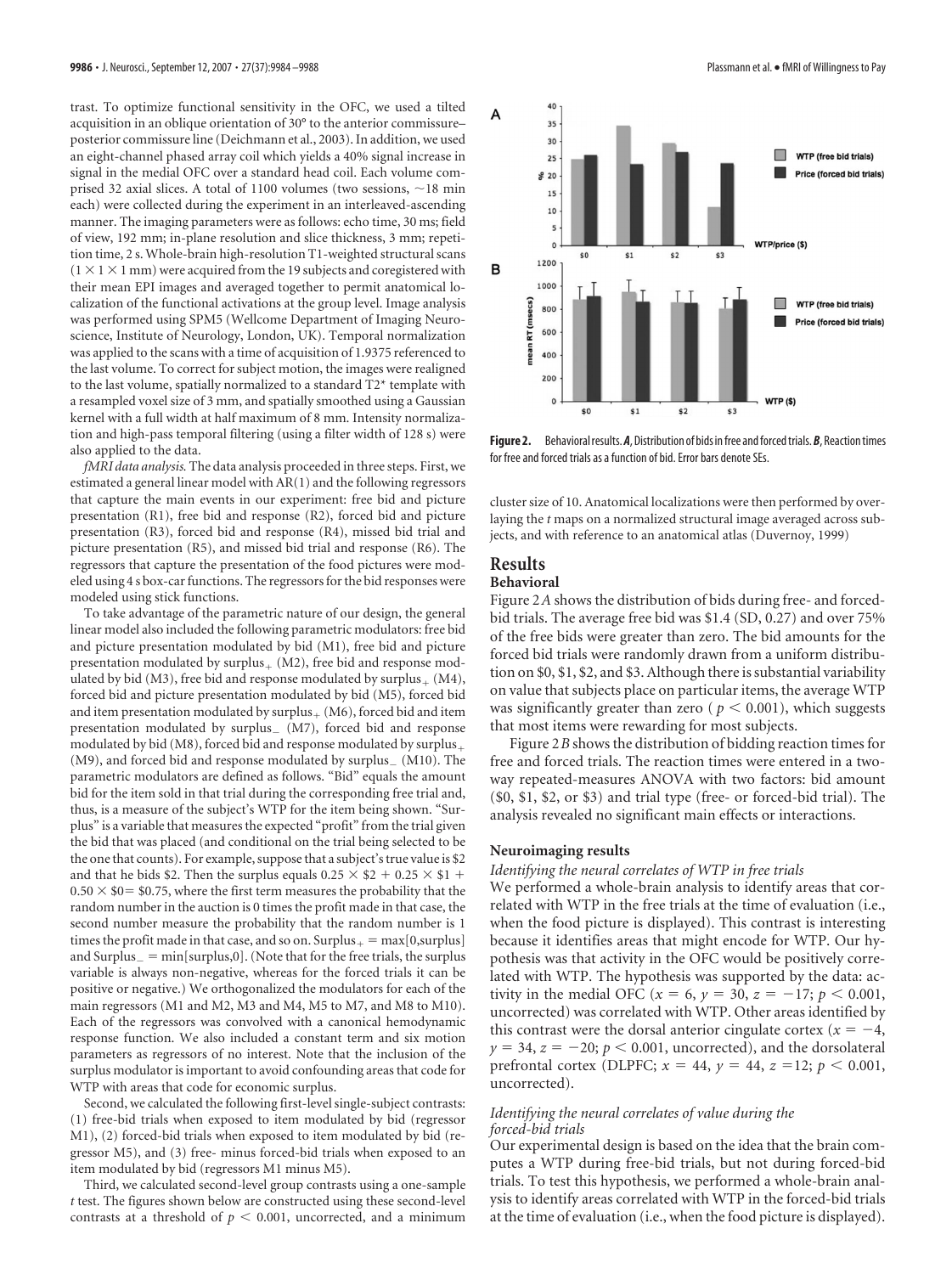

**Figure 3.** Neural correlates of WTP. *A*, *B*, Activity in the medial OFC and the DLPFC was positively correlated with WTP at the time of evaluation in the free trials more than in the forced trials. Activation maps shown at a threshold of  $p<$ 0.001 uncorrected and 10 voxel clusters.*C*, Averaged time courses for the medial OFC voxels during free trials as a function ofWTP (error bars denote SEs). D, Averaged time courses for the medial OFC voxels during forced bid trials as a function of WTP. E, Averaged time courses for the medial OFC voxels during forced bid trials as a function of the forced bid. A comparison of the time courses shows that the medial OFC encodes WTP in free trials, but not in forced trials, and that it does not encode the forced bid amounts.

No areas showed the desired correlation at a level of  $p < 0.001$ (uncorrected) and an extent threshold of 10 voxels.

Another possibility is that during the forced trials the brain encodes either the size of the forced bid, or the disagreement between the forced bid and the WTP. We tested for both possibilities using minor variants of the general linear model described above and found no regions of correlation at a level of  $p < 0.001$ (uncorrected) and an extent threshold of 10 voxels (for details, see the supplemental material, available at www.jneurosci.org).

### *Test of the main hypothesis*

As discussed above, a limitation of the previous contrast is that it identifies areas with activity that is correlated with WTP, but also areas that encode for variables that are correlated with it, such as anticipatory taste. To address this potential confound, we looked for areas that (1) showed increasing activation with WTP in the free trials and (2) were significantly more activated in the free trials than in the forced trials. As predicted, we found that the right mOFC satisfied these conditions ( $x = 4$ ,  $y = 30$ ,  $z = -18$ ;  $p < 0.001$ , uncorrected). Unexpectedly, we also found that right DLPFC satisfied them  $(x = 44, y = 44, z = 18; p < 0.001,$  uncorrected). Figure 3, *A* and *B*, describes the results of this contrast.

We also extracted trial averaged time-course data from peak voxels in the mOFC for each subject, which were then averaged across subjects (Fig. 3*C*–*E*). The time courses show that activity in this area during free trials showed an increase in activation that was correlated with the subjects' bids. The time courses also show that activity during forced trials did not discriminate the subjects' WTP for the items (as measured by their bids for that item during free trials) or the magnitude of the forced bids. We thus concluded that activity in the right medial OFC and dorsolateral prefrontal cortex encode for WTP in everyday economic decisions.

# **Discussion**

In this study, we provide evidence that mOFC encodes subjects'WTP during simple economic transactions. Critically, we used a parametric experimental design that allowed us to identify areas that encode for WTP, as opposed to areas that are active during economic choice, but that do not correlate with WTP (Blair et al., 2006; Arana et al., 2003; Paulus and Frank, 2003).

Our findings are consistent with data from human lesion studies showing that lesions to the ventromedial prefrontal cortex impair the ability to make consistent pairwise choices (Fellows and Farah, 2007). Our findings are also consistent with monkey electrophysiology studies of simple choice behavior. For example, several studies have found that OFC neurons encode for the decision or incentive value of the stimuli at the time of decision making (Wallis and Miller, 2003; Roesch and Olson, 2004; Padoa-Schioppa and Assad, 2006). In addition to providing crossspecies and cross-modality validation, this experiment shows that the OFC plays a central role in the encoding of decision values in decision-making tasks that are significantly more abstract and complex that those that can be studied in monkey

experiments. As a result, we speculate that the mOFC might encode for the decision value of choices in a wide class of economic settings. However, because this study and much of the previous literature has focused on the valuation of primary appetitive rewards, such as desirable foods, additional work is needed to investigate whether the mOFC area also encodes for the value of nonprimary rewards, such as a book or a DVD, and of negative or undesirable items, such as electric shocks of different magnitudes.

An open question in behavioral neuroscience is which parts of the OFC play a role in learning the encoding of stimulus-outcome associations (Tremblay and Schultz, 1999; Rolls, 2000) and which parts are involved in guiding decisions by encoding the value of alternative goals (Arana et al., 2003; Schoenbaum and Roesch, 2005; Feierstein et al., 2006; Padoa-Schioppa and Assad, 2006)? Our results suggest that the mOFC plays a critical role in goal directed behavior by encoding economic value.

We also found that activity in the DLPFC was correlated with the subject's WTP. This is consistent with previous monkey neurophysiology studies that have found neurons in the DLPFC that encode aspects of the decision or the incentive value of stimuli (Watanabe, 1996; Wallis and Miller, 2003). This raises an important open question in the neuroeconomics literature: what are the relative contributions of the DLPFC and the mOFC to the valuation of stimuli during economic decision making? The neuroanatomy of these two regions suggests a potential explanation. The OFC receives inputs from multiple sensory areas, which are likely to be used in valuation, whereas the DLPFC does not (Price, 2006). In contrast, the DLPFC is heavily connected with motor output areas, whereas the OFC is not connected with these areas directly (Petrides and Pandya, 1999). Finally, the DLPFC and the